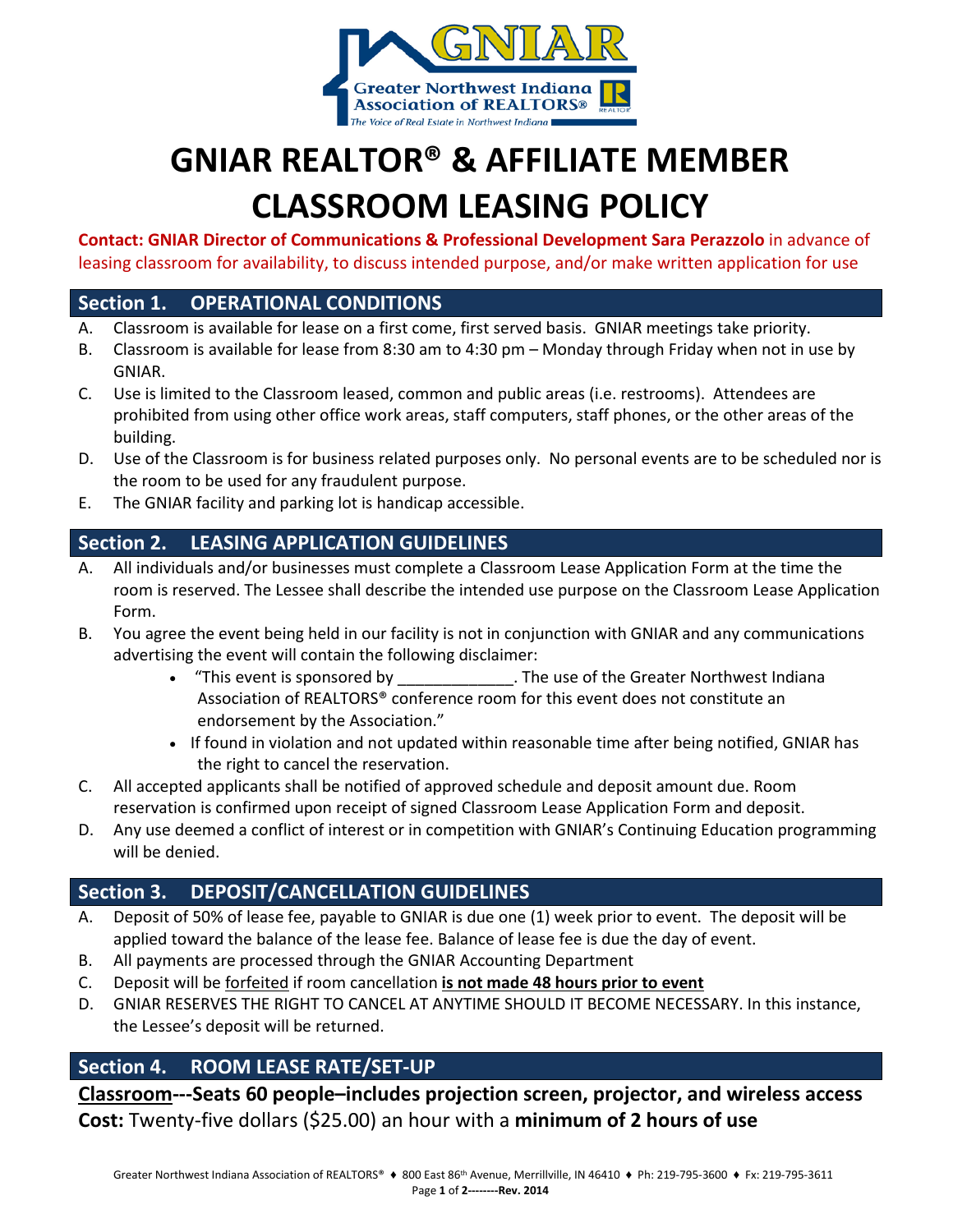

**NOTE:** If Lessee has moved or **Shifted tables and chairs into and all property**  $\frac{1}{2}$  **Shifted tables and chairs into**  $\frac{1}{2}$  *Inte Voice of Real Estate in Northwest Indiana* **different from the original** 

**an arrangement different from the original different from the original** 

*format, the Lessee is responsible for returning the premises, tables, and chairs to their original arrangement.*

#### **Section 5. REGULATIONS**

- A. Registration will be the responsibility of the person or organization leasing the Classroom.
- B. Lessee's function shall not interfere with normal business functions or with normal public access to the business space.
- C. Any audiovisual equipment used will be in the same working order as when Lessee received it or Lessee will pay for damage. Normal wear and tear is not Lessee's responsibility.
- D. Smoking is **prohibited** inside the building and permitted outside no less than 8 feet from entrance of building.
- E. Sub-letting the leased space is prohibited.
- F. The removal of facility furniture, equipment, and supplies out of Classroom is not permitted.
- G. Lessee must require all invited participants of the event observe these guidelines and all applicable fire, occupancy and building codes.

## **Section 6. FOOD, BEVERAGE, AND CLEANUP POLICY**

- A. Food and non-alcoholic beverages can be supplied by the Lessee, or delivered by caterer for use in the Classroom kitchen.
- B. Lessee must be on hand to meet with any vendors, caterers, set-up people, etc. for which they have contacted prior to the event and agree that GNIAR and its staff are not responsible for payment, acceptance and/or signatures. All leftover catering food/supplies should be disposed of in proper manner.
- C. Lessee may use the Classroom kitchen, refrigerator and coffee maker. **Beverage** service can be provided for a nominal fee *(refer to Classroom Lease Application Form)*.
- D. Lessee will be responsible for furnishing cups, plates, napkins, spoons/forks, sugar, creamer, stir sticks, and coffee unless **Beverage** service is requested.
- E. Spills and other accidents are to be reported to the GNIAR staff immediately.
- F. The Room must be left in proper order with all paper, trash, cups, plates, etc. disposed of in the proper trash receptacles. Tables and chairs must be returned to original positions.

## **Section 7. NOTICE OF MISUSE**

The use of the Classroom is a benefit that may be denied for misuse of the leased space which includes but is not limited to: physical abuse of facilities and/or equipment, failure to cancel room booking within deadline on **two occasions**; misrepresentation of information supplied on Classroom Lease Application Form; failure to clean up and/or return room to normal order on **two occasions**; and failure to adhere to the Classroom Leasing Policy.

#### **Section 8. LIABILITY**

Lessee agrees to protect, indemnify, defend, save and hold harmless the Greater Northwest Indiana Association of REALTORS® (GNIAR), its Officers and Employees from any and all claims, liabilities, damages or right of action directly or indirectly arising out of the Lessee's use of the facility.

**Limitation of Liability.** GNIAR's liability to Lessee for damage arising from lease of the Classroom for any reason and under any theory of law whatsoever is limited to the total amount paid by Lessee to GNIAR in lease fees. GNIAR will be not liable for any failure to perform or damages caused by an act of God, force majeure or other unforeseen event reasonably beyond GNIAR's control.